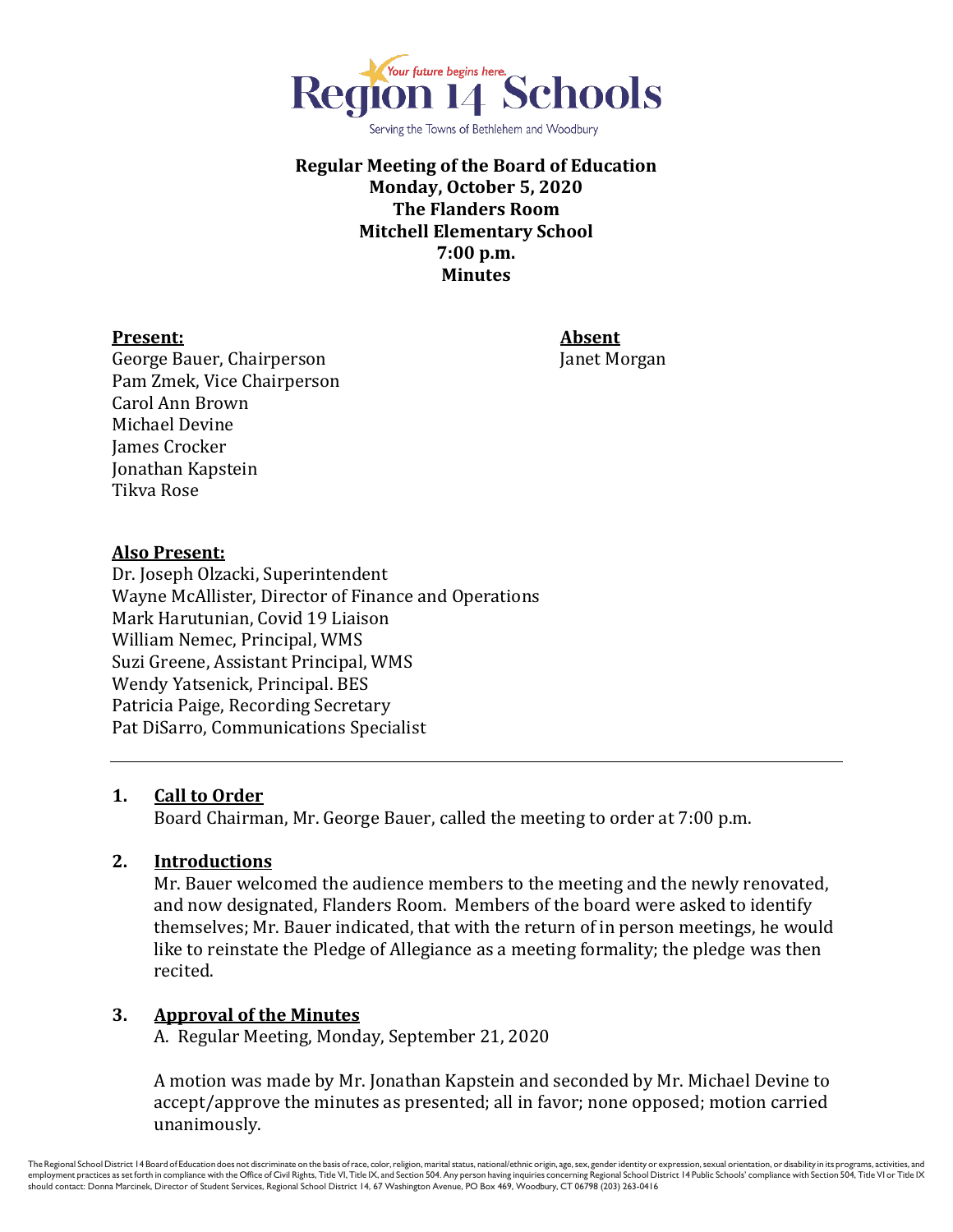### **4. Superintendent's Report**

Superintendent Dr. Olzacki reiterated Mr. Bauer's opening sentiments and welcomed everyone to The Flanders Room, stating that most of the restorations were made from either monies or artifacts that were donated.

A. South Africa

Attempts to call South Africa went unanswered due to the time difference; however, Superintendent Dr. Olzacki read a letter in lieu of, in which members of the board and staff members were thanked for the efforts in donating athletic uniforms.

B. Civics and U.S. History Tests

A Naturalization Test from the U.S. Citizenship and Immigration Services will be included as supplementary material in Civics classes so that students can further their understanding of the road to citizenship.

C. Woodbury Middle School/Covid19 Learning on Wednesdays

Mr. Nemec and Ms. Greene clarified misconceptions regarding Wednesday's asynchronous learning in that there are those who are under the impression that Wednesdays are a leisurely day of work, when in fact, it is a rigid day for students. Students must check into their classes for attendance purposes and will then receive an assignment for the day. Students are also offered supplemental time to meet with their teachers to discuss any issues that they may have.

Wednesdays are also used as time to provide students practice of Standardized Testing that will be required in the spring.

Dr. Olzacki asked that Mr. Harutunian provide an update on Covid19 measures in the district. He expressed his gratitude for the support he continues to receive from the administration, teachers, and parents. Everyone has been proactive and wants to do what is right; parents and children are cooperating and incompliance. He speaks with both health districts on a continuous basis.

Dr. Olzacki also thanked Mr. Harutunian for writing a grant whereby the district was the recipient of \$67,000. The funds will be used for the high school Neat TV and were used to purchase a sound system for The Flanders Room.

D. Ruler

An explanation of the Ruler program was provided by Ms. Yatsenick with a handout illustrating actual lessons and activities that are currently being used by teachers with their students. The program is designed to support students and adults in developing their emotional intelligence and to assist in regulating their emotions so they function better in any situation.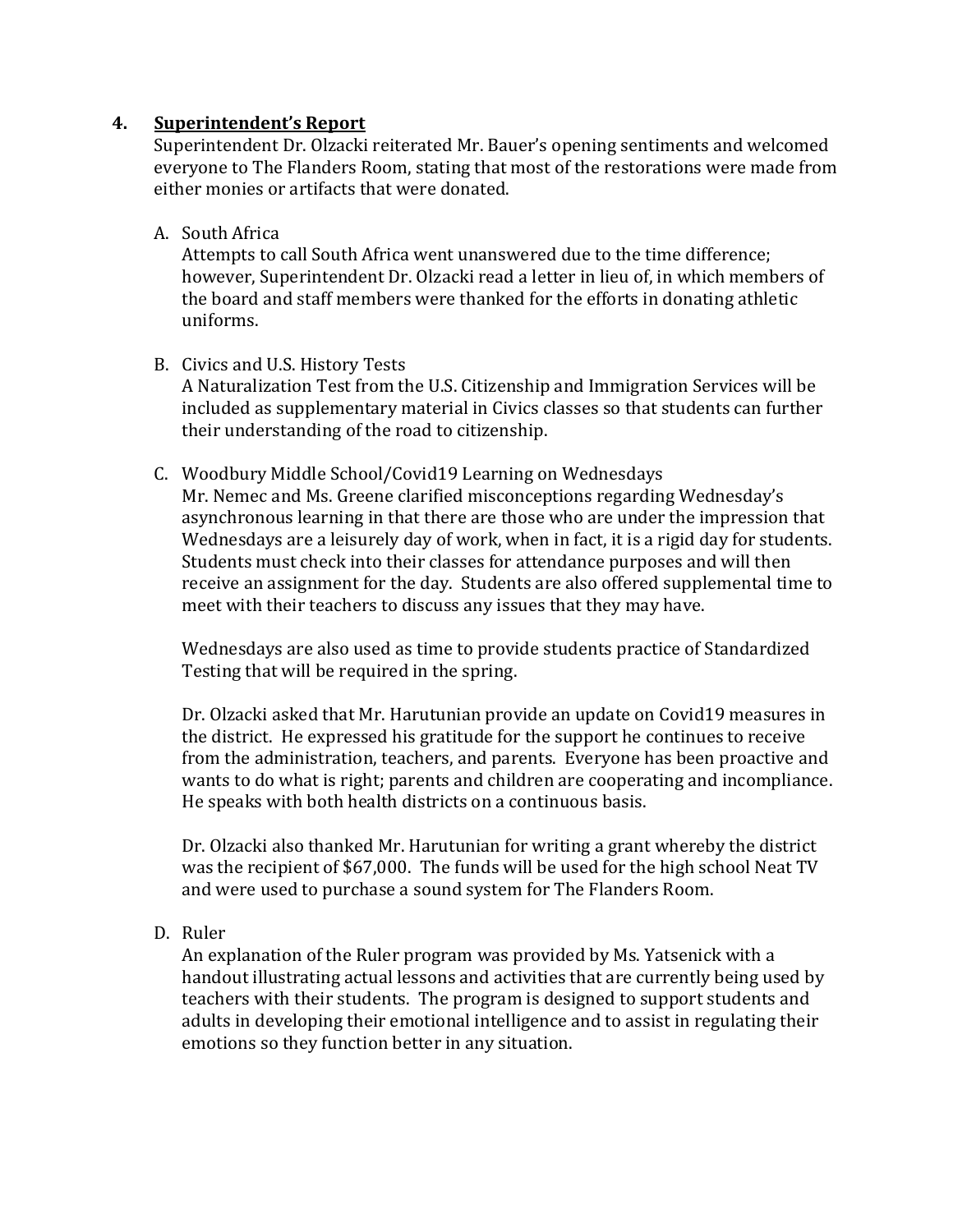## E. "Growing Bethlehem" BES Garden Update

Ms. Yatsenick gave a brief update on the "Growing Bethlehem" garden located at the school. She said that they are learning new things along the way that had not been initially anticipated, specifically in regards to soil condition. The students are currently learning about soil science and content, which correlates nicely with the 5th grade earth science curriculum.

### **5. Committee Report**

A. Finance Committee Report

 Mr. Wayne McAllister noted that year-to-date through September 30th, the district received 22% of its revenue budgeted and expended 21%. Currently on track and going in the right direction.

### **6. Board Chair's Comments**

A quick summary of the recently held board workshop was provided by Mr. Bauer. A matter of their of discussions encompassed goals and topics currently challenging the district. Discussions to continue.

He thanked everyone who played a role in making The Flanders Room possible through donations and hard work.

Mr. Bauer received Region 15 Athletics Plan and spoke specifically to fan participation. Questions arose regarding Region 14 parents' ability to attend athletic events.

The following comments were read into record:

Jodie D'Alexander: Requested that the board reconsider their decision in allowing spectators at Region 14 sporting events

Pam Gengenback: asked the board to consider allowing limited spectators at outdoor events, specifically outdoor sporting events.

## **7. Privilege of the Floor**

Pat DiSarro

Season is over in 3 weeks, what is the timeframe in addressing fan participation.

# **8. Old Business**

None

## **9. New Business**